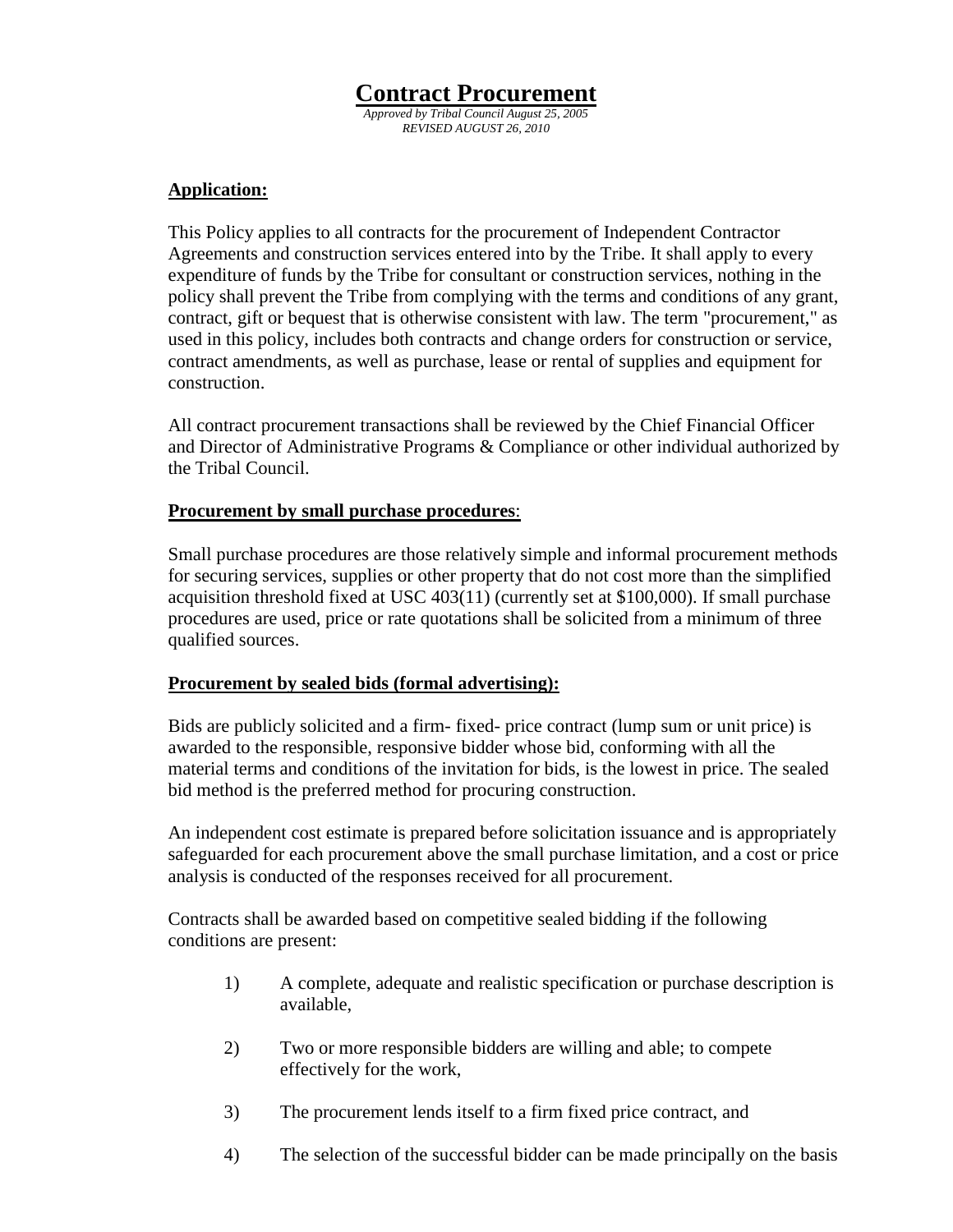of price.

#### **Solicitation and receipt of Bids:**

An invitation for bids shall be issued including specifications and all contractual terms and conditions applicable to the procurement. Public notice is given of at least ten days before a solicitation is issued, responses to such notice are honored to the maximum extent practical, a minimum of thirty days for main construction contracts and fifteen days for other contracts is provided for preparation and submission of bids or proposals, and notice of contract awards is made available to the public,

- 1) The invitation for bids shall state the time and place for the receipt of bids and the public bid opening. Any amendments to the invitation shall be in writing, and within seven days of the bid opening. All bids received shall be timestamped and stored in a secure place until bid opening. A bidder may withdraw its bid at any time prior to bid opening.
- 2) The invitation for bids will include any specifications and pertinent attachments and will define the items or services in order for the bidder to properly respond.
- 3) Bid Opening. Bids shall be opened publicly and in the presence of at least one witness. An abstract of bids shall be recorded and the bids shall be available for public inspection.

Contract Award will be made if there are sufficient unencumbered funds available to cover the anticipated cost of each procurement. Contract award is made to the responsive and responsible bidder offering the lowest price, consistent with Indian preference requirements, or contract award is made to the offeror whose proposal offers the greatest value to the Tribe, considering price, technical and other factors as specified in the solicitation, including Indian preference; unsuccessful firms are notified within ten days after contract award. If equal low bids are received, award shall be made by drawing lots.

# **Mistakes in bids:**

- 1) Correction or withdrawal of inadvertently erroneous bids may be permitted before bid opening by written notice received in the office designated for receipt of bids.
- 2) After bid opening, corrections in bids shall be permitted only if the bidder can show by clear and convincing evidence that a mistake of nonjudgmental character was made, the nature of the mistake, and the bid price actually intended.
- 3) A low bidder alleging a non-judgmental mistake may be permitted to withdraw its bid if the mistake is clearly evident on the face of the bid document but the intended bid is unclear or the bidder submits convincing evidence that a mistake was made.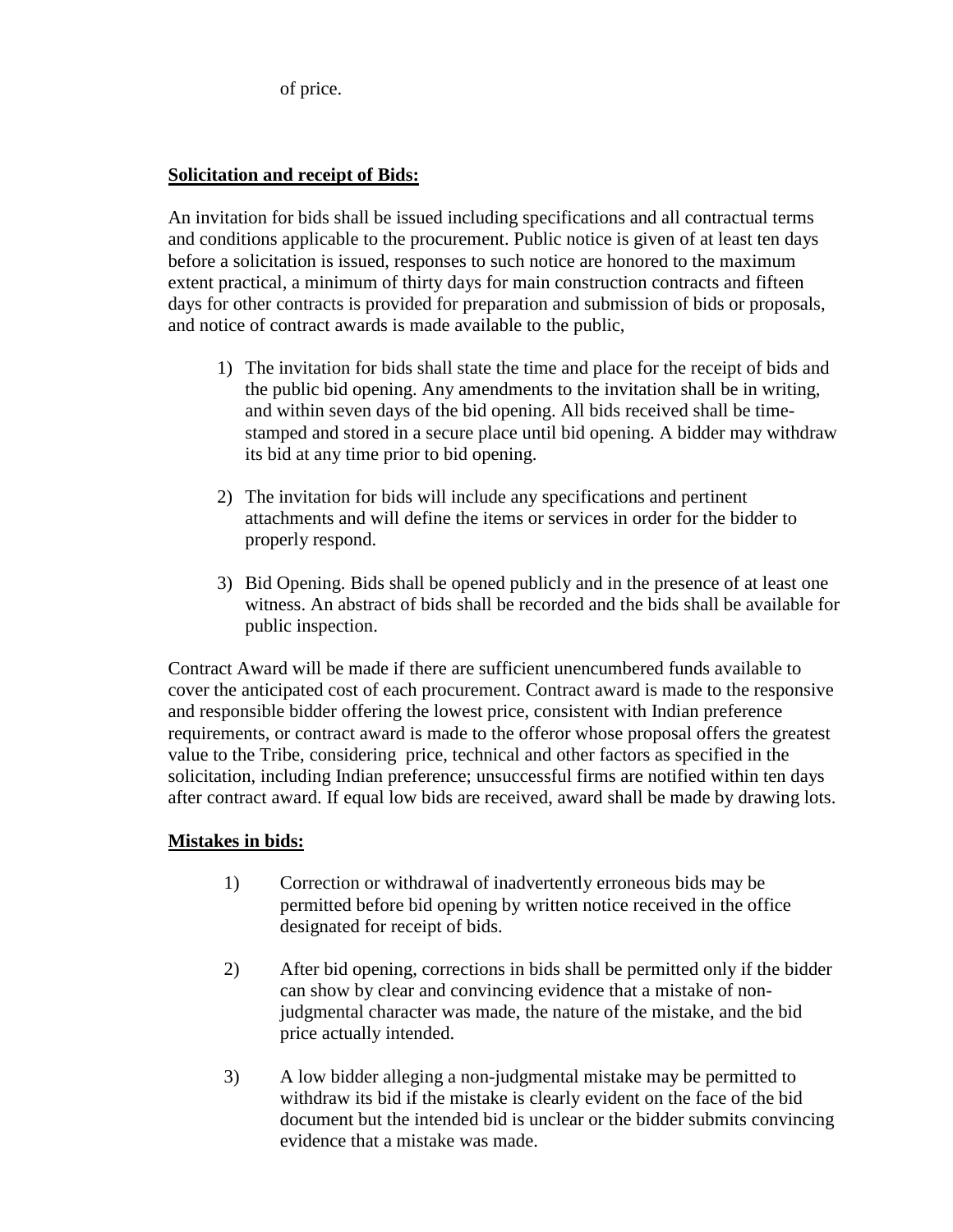4) All decisions to allow correction or withdrawal of bid mistakes shall be supported by a written determination signed by the Contracting Officer. After bid opening, no changes in bid price or other provision of bids prejudicial to the interest of the Tribe or fair competition shall be permitted.

Contracts and change orders are to be in writing, clearly specifying the desired supplies, services, or construction, and are supported by sufficient documentation regarding the history of the procurement, including as a minimum the method of procurement chosen, the selection of the contract type, the rationale for selecting or rejecting offers, and the basis for the contract price.

# **Change orders:**

Change orders will be issued if there are sufficient unencumbered funds available to cover the anticipated cost of each change order. Work will be inspected and accepted before payment, and payment will be made promptly for contract work performed and accepted,

# **Small purchases of \$100,000 or less:**

- a) Obtaining Quotes: The Tribe shall solicit price quotations by phone, fax, letter or in person to allow a reasonable number of competitive sources. When soliciting quotations, the Tribe shall inform the sources solicited of the specific item being procured, the time by which quotations must be submitted, and the information required to be submitted with each quotation. The Tribe shall obtain written quotations by the due date. The names, addresses, and/or telephone numbers of the offerors and persons contacted, and the date and amount of each quotation shall be recorded and maintained as public record. See fiscal document-Procurement Documentation.
- b) Competition: The Tribe shall attempt to obtain quotations from a minimum of three qualified sources and document the procurement file with justification whenever it has been unable to obtain at least three quotations. Solicitation of fewer than three sources is acceptable if the Tribe has attempted to obtain sufficient quotations. A sole quotation received may be accepted only in emergencies threatening public health and safety.
- c) Award:
	- 1) Award based on price: For small purchases awarded based on price and fixed specifications the Tribe shall make award to a qualified contractor.
	- 2) Award based on factors other than price: For small purchases to be awarded based on factors other than price, a formal solicitation shall be issued, including evaluation factors and a rating system to evaluate each proposal or quotation. The solicitation shall identify all evaluation factors, including price. Award shall be made in accordance with the stated rating system.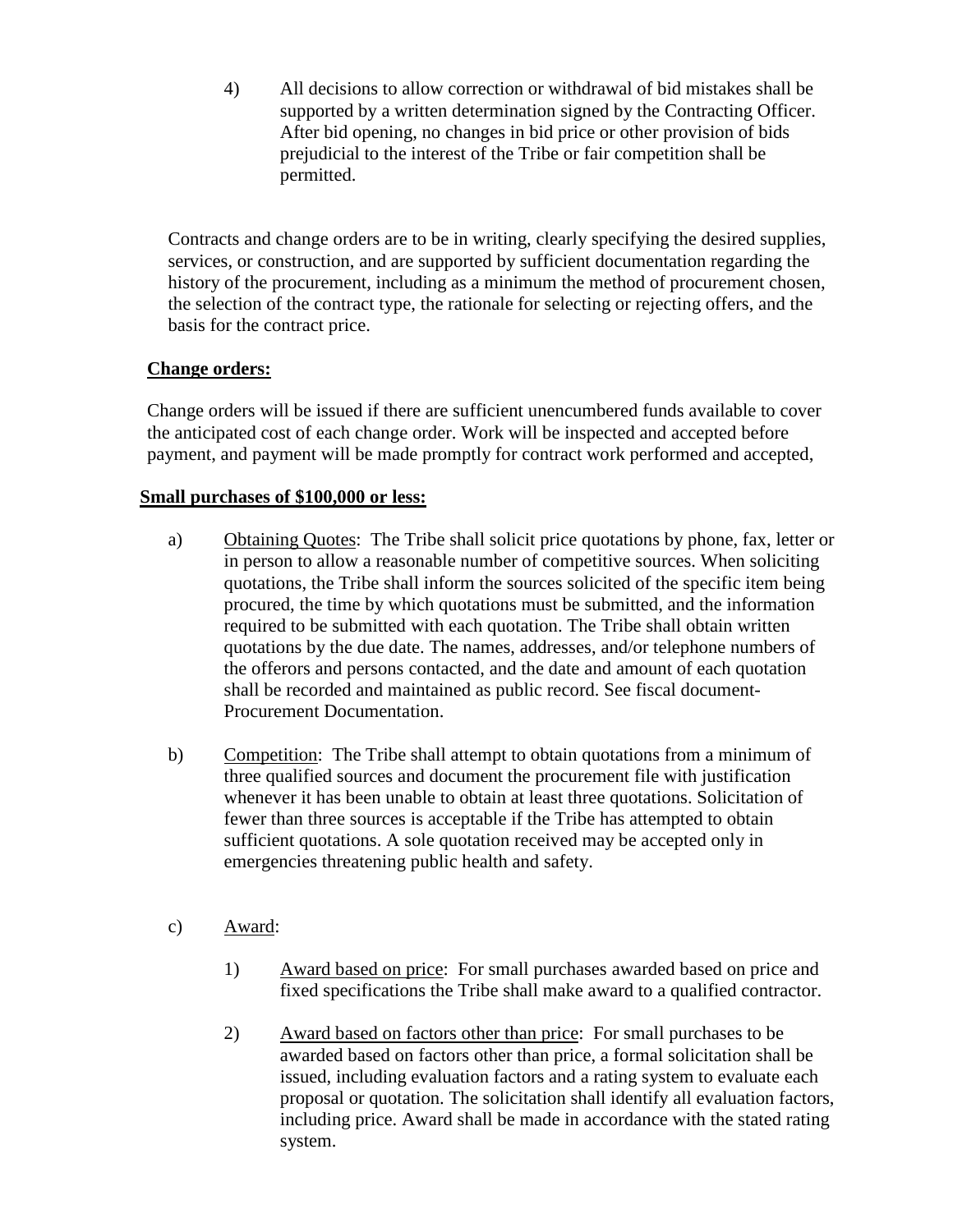#### **Competitive Proposals (RFP):**

- a) Conditions for Using Competitive proposals may be used if there is an adequate method of evaluating technical proposals and where the Tribe determines that conditions are not appropriate for the use of sealed bidding. An adequate number of qualified sources shall be solicited.
- b) Solicitation.
	- 1) A mechanism for fairly and thoroughly evaluating the technical and price proposals shall be established before the solicitation is issued. Proposals shall be handled to prevent disclosure of the number of offerors, identity of the offerors, and the contents of their proposal.
	- 3) Evaluation Factors. The RFP shall clearly identify the relative importance of price and other evaluation factors, including the weight given to each technical factor. Tribe's shall reserve 15% of the total available points for the provision of Indian preference in the award of contracts, and up to an additional 10% for evaluation of the offerors statement regarding training and employment of Indians. The proposals shall be evaluated only on the criteria stated in the request for proposals.
	- 4) Negotiations. If negotiations are deemed necessary, they shall be conducted with offerors who submit proposals determined to have a reasonable chance of being selected, based on evaluation against technical and price factors specified in the RFP. Such offerors shall be accorded fair and equal treatment with respect to any opportunity for negotiation and revision of proposals. The purpose of negotiations shall be to seek clarification of deficiencies in technical and price aspects of proposals and to assure full understanding of and conformance to the solicitation requirements. No offeror shall be provided information about any other offeror's proposal, be assisted in correcting deficiencies, or be directed to reduce their proposed prices to be considered for an award. A common deadline shall be established for receipt of proposal revisions based on negotiations.
	- 5) Award. After evaluation of revisions, the contract shall be awarded to the responsible firm whose qualifications, price and other factors considered, are the most advantageous to the Tribe, provided that the price is within the maximum total contract price established for the specific project. The Tribe may accept a sole proposal received, if the Tribe determines that the delays caused by re-solicitation would cause higher costs, or were the Tribe determines the proposal has a fair and reasonable price.
	- 6) Architect/Engineer Services. A/E services in excess of the small purchase limitation may be obtained by the competitive proposals method. Sealed bidding shall not be used. This procedure shall not be used to purchase other types of services even though A/E firms are potential sources.

# **Non-Competitive Proposals:**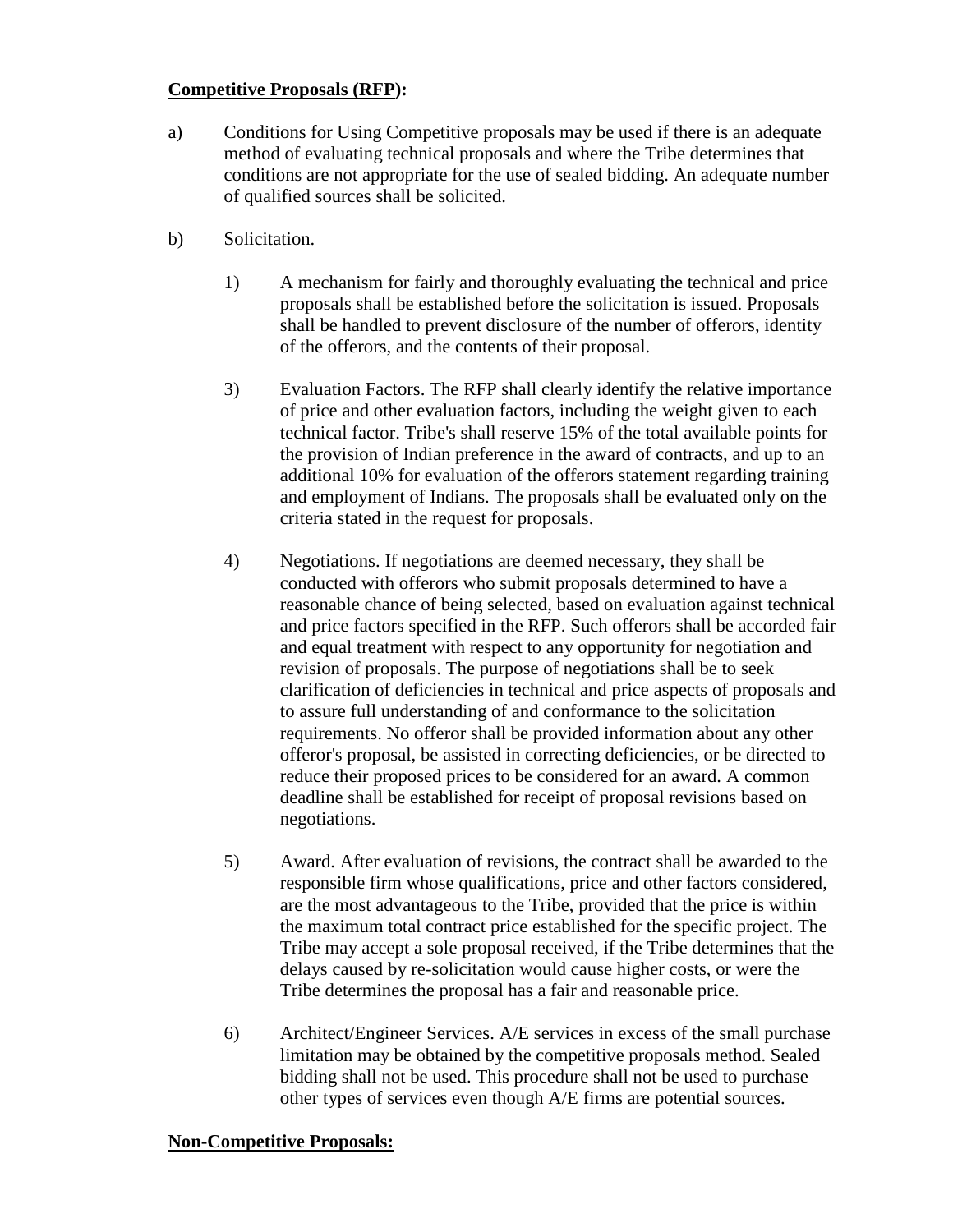- a) Conditions for use. Procurement shall be conducted competitively to the maximum extent possible. Procurement by noncompetitive proposals may be used only when the award of a contract is not feasible using small purchase procedures, sealed bids, or competitive proposals, and one of the following applies:
	- 1) an emergency exists that seriously threatens the public health, welfare, or safety, or endangers property, or would otherwise cause serious injury to the Tribe (flood, earthquake, epidemic, riot, equipment failure, etc). In such cases, there must be an immediate and serious need for supplies, services, or construction such that the need cannot be met through any other procurement methods, and the emergency procurement shall be limited to those supplies, services, or construction necessary to meet the emergency, or
	- 2) only one source of supply is available, and is so certified in writing; or
	- 3) after solicitation of a number of sources, competition is determined inadequate, or
	- 4) the funding agency specifically authorized the use of the supplier/ contractor or the use of noncompetitive proposals.
- b) Justification. Each procurement based on noncompetitive proposals shall be supported by a written justification for using such procedures. The justification shall be approved in writing by the Chief Financial Officer and the Contract Compliance Specialist.
- c) Price Reasonableness. The reasonableness of the price for all procurement based on noncompetitive proposals shall be determined by performing a cost analysis.

# **Cost and Price Analysis**

A cost analysis shall be performed for all procurement actions, including change orders.

# **Cancellation of Solicitations**

An invitation for bids, request for proposals, or other solicitation may be canceled before offers are due if the Tribe no longer requires the supplies, services or construction, can no longer reasonably expect to fund the procurement, proposed amendments to the solicitation would be of such magnitude that a new solicitation would be desirable or other similar reasons. A solicitation may be canceled and all bids or proposals that have already been received may be rejected if the supplies, services or construction are no longer required, ambiguous or otherwise inadequate specifications were part of the solicitation. If prices exceed available funds, or if there is reason to believe that bids or proposals may not have been independently arrived at in open competition, or there may have been collusive or submitted in bad faith, the Tribe may elect to cancel the solicitation for those reasons.

The reasons for cancellation shall be documented in the procurement file and the reasons for cancellation and/or rejection shall be provided upon request to any offeror solicited.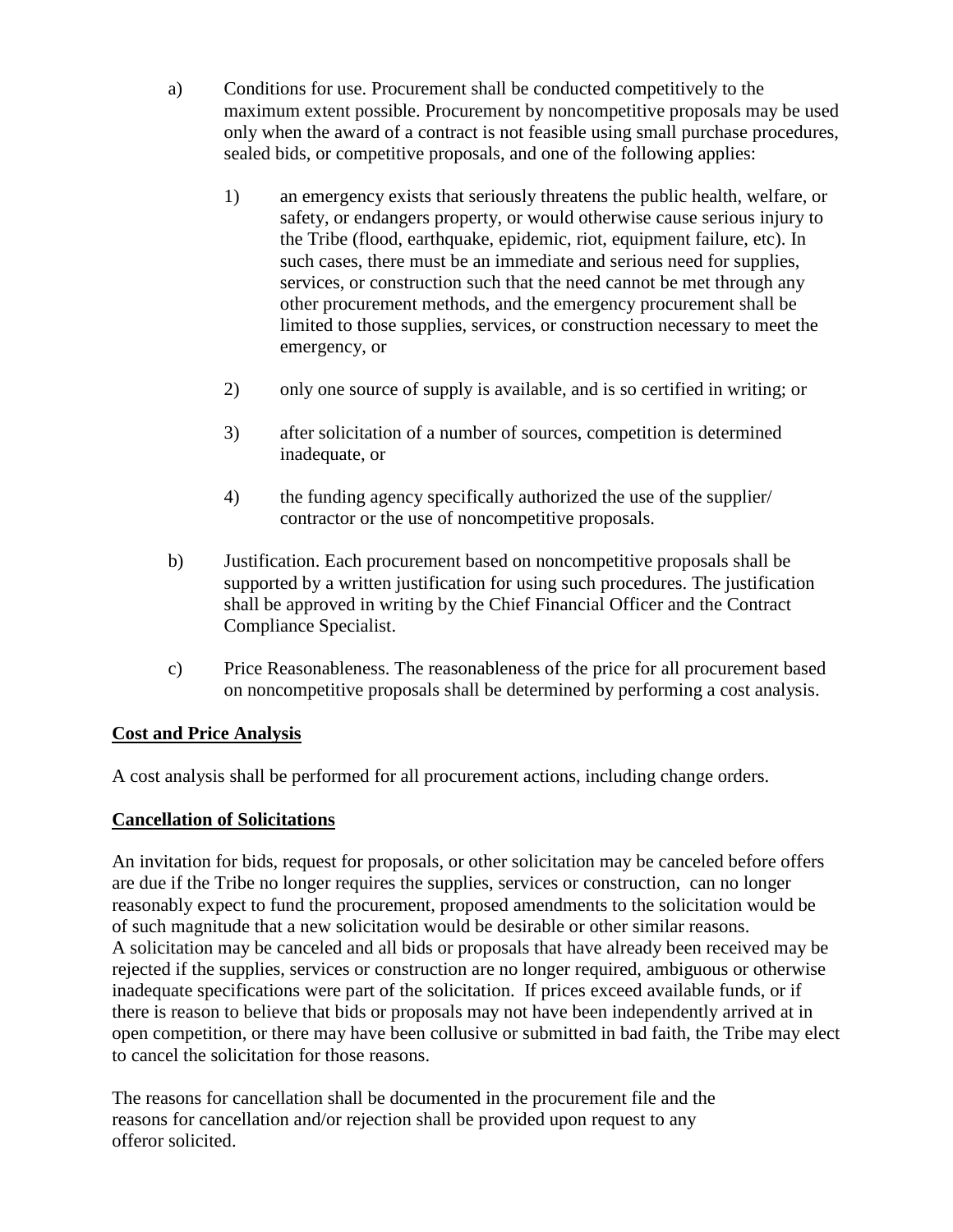A notice of cancellation shall be sent to all offerors solicited and, if appropriate, shall explain that they will be given an opportunity to compete on any re-solicitation or future procurement of similar items.

If only one bid is received and the price is unreasonable, the Tribe shall cancel the solicitation and either re-solicit using a request for proposals, or complete the procurement by using the competitive proposal method, or by using the noncompetitive proposals method, provided it is determined in writing that such action is appropriate, all bidders are informed of the Tribe's intent to negotiate, and each responsible bidder is given a reasonable opportunity to negotiate.

# **Contractor Qualifications and Duties**

Procurement shall be conducted only with responsible contractors, (those who have the technical and financial competence to perform and who have a satisfactory record of integrity). Before awarding a contract, the Tribe shall review the proposed contractor's ability to perform the contract successfully, considering factors such as the contractor's integrity, compliance with public policy, record of past performance, and financial, administrative and technical capability to perform contract work of the size and type involved and within the time frame provided under the contract. If a prospective contractor is found to be non-responsible, a written determination of non-responsibility shall be prepared and included in the contract file, and the prospective contractor shall be advised of the reasons for the determination.

# **Suspension and Debarment**:

Contracts shall not be awarded to debarred, suspended or ineligible Contractors. Please refer to website http://epls.arnet.gov for information regarding debarred or suspended contractors.

# **Appeals:**

It is the Tribe's policy to resolve all contractual issues informally at the Tribe level, without litigation. Any actual or prospective contractor may protest the solicitation or award of a contract for serious violations of the principles of this policy. Any protest against a solicitation must be received before the due date of receipt of bids or proposals, and any protest against the award of a contract must be received within ten calendar days after contract award, or the protest will not be considered. All bid protests shall be in writing, submitted to the Contracting Officer, who shall issue a written decision on the matter. The Contracting Officer may suspend the procurement pending resolution of the protest, if warranted by the facts presented.

# **Assistance to Small and Other Businesses**

The Tribe shall make efforts to ensure that small businesses and individuals located in or owned substantially by persons residing in the area of a Tribal project are used when possible. A small business is defined as a business which is, independently owned, not dominant in its field of operation, and is not an affiliate or subsidiary of a business dominant in its field of operation.

# **Indian Preference Requirements**.

In order to apply a fair, financially responsible application of Native American Preference to the award of contracts for the Karuk Tribe, staff shall observe the following policy,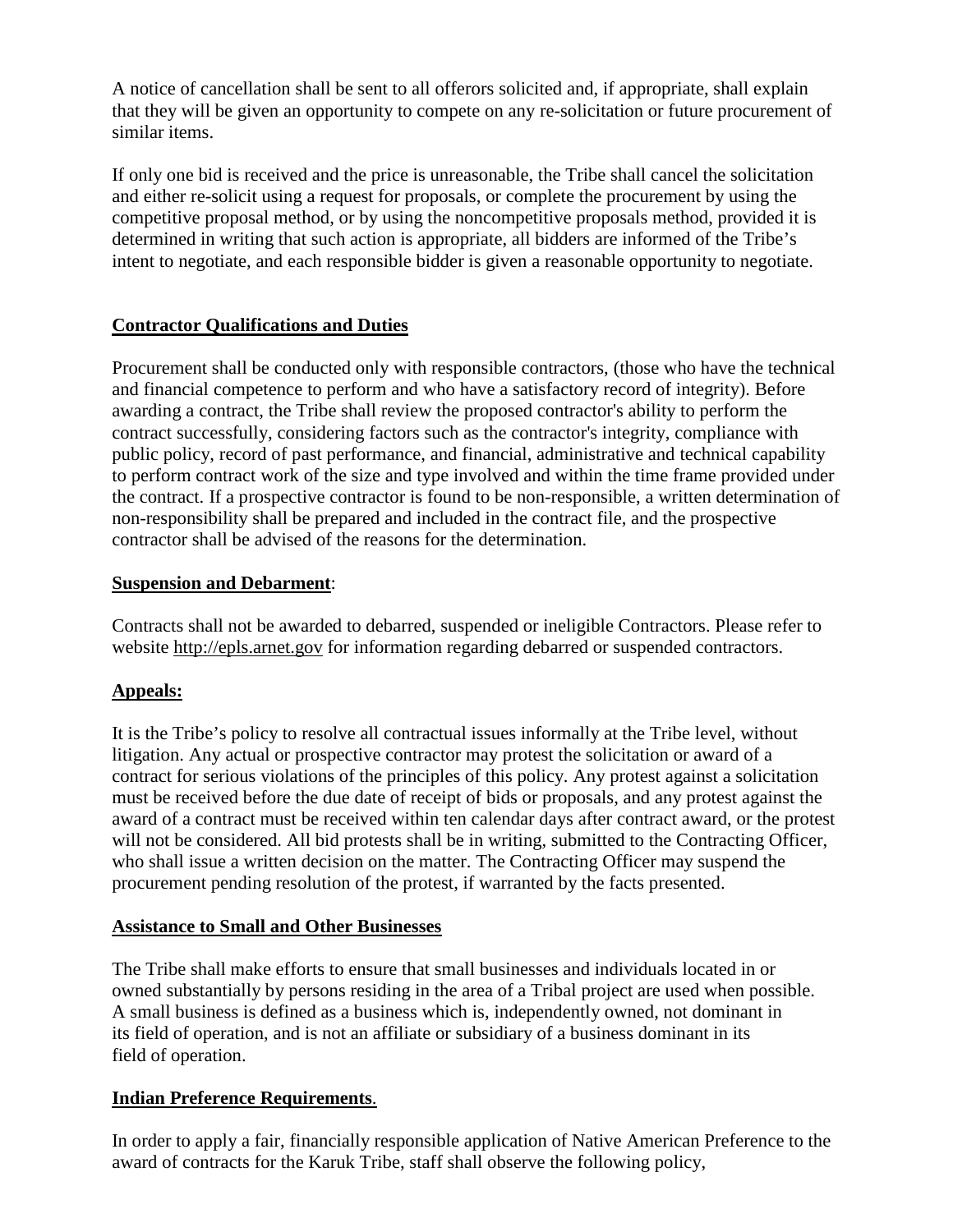To the greatest extent feasible, and in accordance with grant or contract agreements legal requirements, preference shall be given to Indian owned economic enterprises in the award of all contracts. Preference will be provided in accordance with the Karuk Tribe TERO for business that are 51% Indian owned and Indian controlled. "Indian-owned Economic Enterprise or Native American owned " means any Indian-owned commercial, industrial, or business activity established or organized for the purpose of profit, provided that such Indian ownership shall constitute not less than 51% of the enterprise, and that ownership shall encompass active operation and control of the enterprise. Any contractor claiming Indian preference shall complete and submit, with his bid, the form entitled "Statement of Qualifications, Alaska Native or Indian Owned Enterprise" (which can be obtained by contacting the Karuk TERO Department).

Where Indian preference is determined not to be feasible, the TRIBE shall document to procurement file with the basis for its findings. Indian preference applies not only on-site, but also to contracts with firms that operate outside the area.

#### **Eligibility:**

Indian Preference will apply in the selection process in accordance with the Indian Preference Act of 1934 (Title 25, USC, Section 47) and/or the Tribal Employment Rights Ordinance (TERO), based on funding source requirements. If the Tribe or its prime contractor determines an applicant ineligible for Indian preference, they shall notify the applicant in writing before contract award.

Prior to the advertisement of the request for proposals/qualifications and the application of this policy to any contract award, Tribal Staff are required to consult their grant terms and conditions for any restrictions to the application of this Indian Preference policy. Appropriate and clearly stated Indian Preference language must be included in the Request for Proposal/Qualifications unless such preference is not allowed by the terms and conditions of the grant award.

A maximum of one percent (1%) of the low bid shall be calculated and applied as an allowance for awarding contracts that are either below \$50,000 or are for purposes other than construction, modernization and rehabilitation to Native American and Tribal Member owned and controlled businesses. For contracts for construction, modernization and rehabilitation whose budget exceeds \$50,000, a maximum of three percent (3%) of the low bid shall be calculated and applied as an allowance for awarding the contract to other Native American bidders. However, a maximum of 5% of the low bid shall be calculated and applied as an allowance for Karuk Tribal Member bidders. The total amount of the contract with the Native American owned or Karuk Tribal Member owned firm must be within the approved budget. Award may only be made to the lowest responsive bid for a qualified Indian owned bidder or other bidder provided that a justification for the basis of rejecting the lowest bid is documented.

#### **Examples of bidding situations:**

Karuk Tribal Member/ Native American Bidders –All Professional Services Contracts for Non Construction and Construction Projects Less than \$50,000: Budget for project is \$50,000. Non Indian Bid: \$40,000 Native American/ Karuk Bid: \$40,360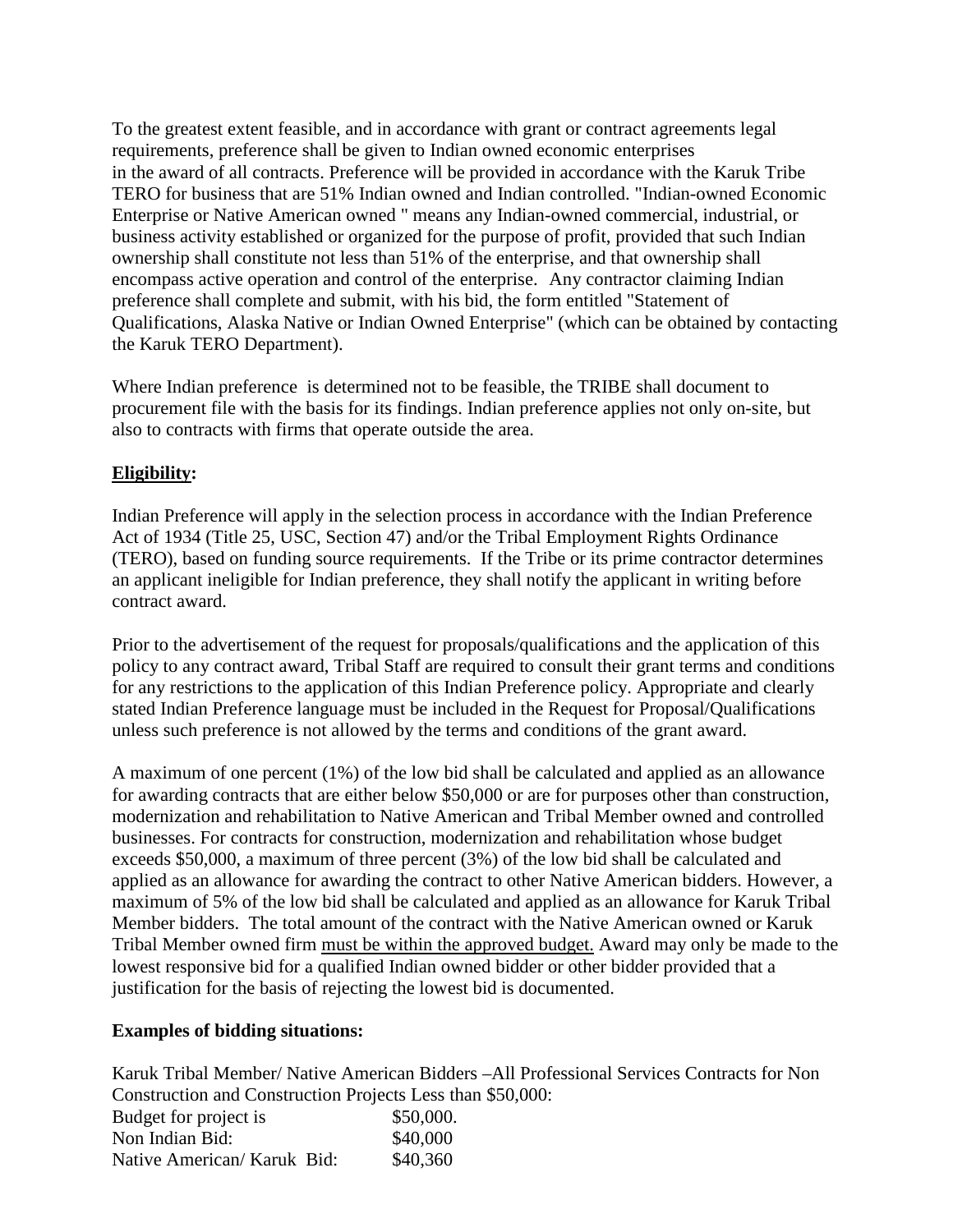1% of low bid is \$400, Indian owned/ Karuk bid is \$360 over or within the allowance **and under budget,** award contract to Indian owned firm.

Native American Bidders- Construction Over \$50,000 : Budget for project is \$100,000. Non Indian Bid: \$97,000 Native American Bid: \$99,000

3% of low bid is \$2,910, Native American bid is \$2,000 over the low bid , and within the allowance **and under budget,** award contract to Native American owned firm.

Karuk Tribal Member Bidder- Construction Over \$50,000: Budget for project is: \$100,000 Non Indian Bid: \$90,000 Karuk Tribal Member Bid \$91,950

5% of low bid is \$4,500, Karuk Tribal Member bid is \$1,950 over and within the allowance and under budget, award contract to Karuk Tribal Member owned firm.

Non Native Bidder Construction Award Over \$50,000: Budget for project is: \$100,000 Non Indian Bid: \$90,000 Karuk Tribal Member Bid \$95,000

5% of low bid is \$4,500, Karuk Tribal Member bid is \$5,000 over and although they are not over the budget, **they are not within the 5% allowance,** so you will award contract to Non Indian owned firm.

#### **Solicitations (Request for Proposals):**

Solicitations shall include a statement of the applicability of Indian preference to the solicitation. Including:

- 1) any applicable locally improved preference requirements property enacted by the tribal governing body and adopted by the Tribe,
- 2) information as to whether the Tribe maintains lists of Indian-owned economic enterprises, or individuals, which are available to contractors for use in meeting Indian preference responsibilities,
- 3) a requirement that offerors provide a statement describing how they will provide Indian preference in subcontracting, training and employment, including the number or percentage of Indians to be employed and trained,
- 4) the Tribes description of the information to be submitted on Indian preference,
- 5) the factors the Tribe will use in judging the adequacy of the Indian